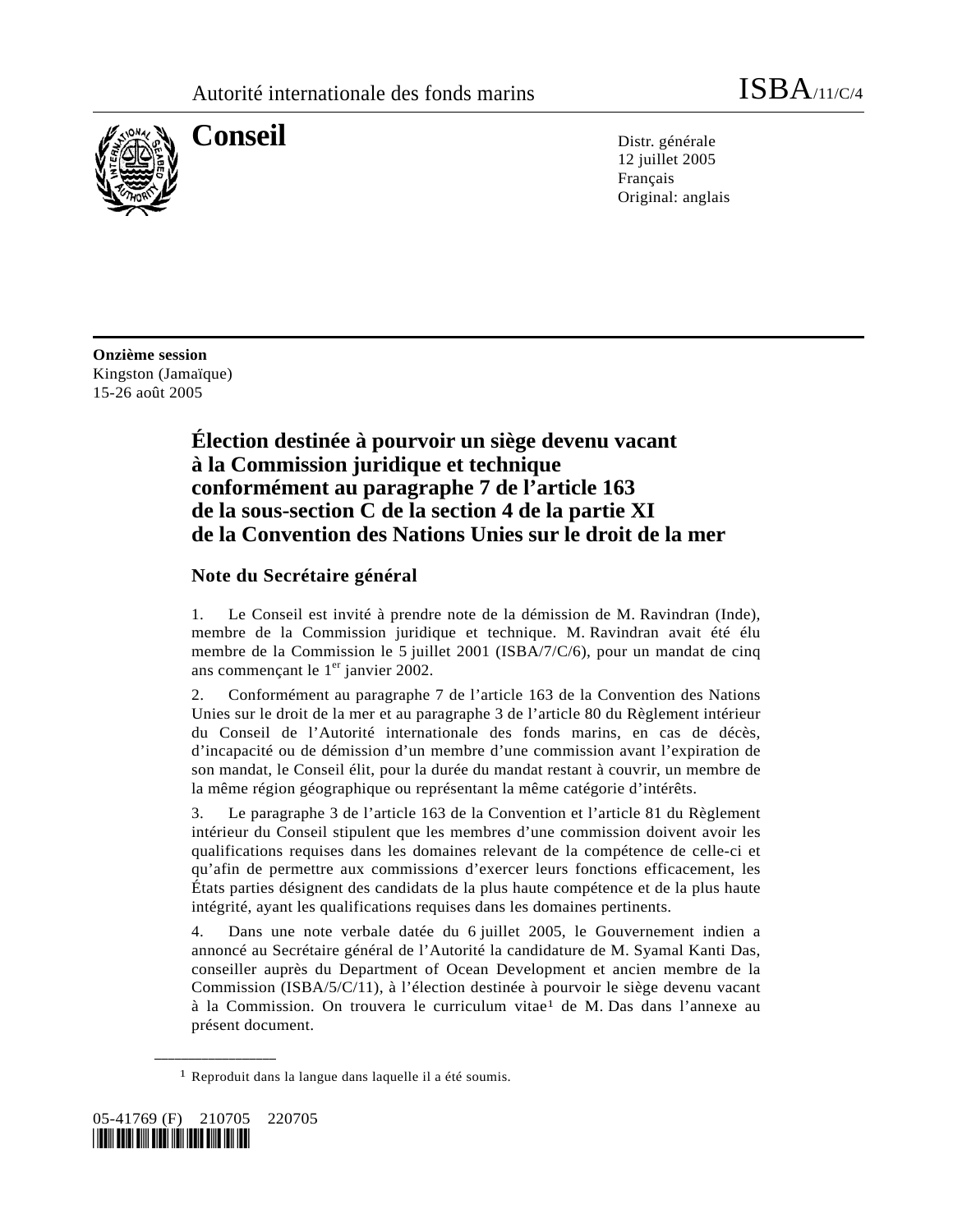## **Syamal Kanti Das (India)**

| Date of birth:    | 12 December 1952                                       |
|-------------------|--------------------------------------------------------|
|                   | Languages spoken: Bengali, English and Hindi           |
| Present employer: | Department of Ocean Development<br>Government of India |

## **Educational qualifications**

- 1986 University of Leeds, United Kingdom, MBA in project management, business policy, management finance and decision analysis
- 1974 Calcutta University, Bengal Engineering College, B.E. (Mining) in method of working, mining machinery, ventilation, mine management, legislation and safety
- 1969 West Bengal Board of Higher Secondary Exams in physics, chemistry, mathematics

## **Employment details**

| 29 April 1997-continuing           | Adviser, Department of Ocean Development,<br>Government of India                                                            |
|------------------------------------|-----------------------------------------------------------------------------------------------------------------------------|
| 29 April 1992-28 April 1997        | Director (Scientific), Department of Ocean<br>Development, Government of India                                              |
| 29 September 1988-29 April 1992    | Joint Director, Ministry of Environment and<br>Forests, Government of India                                                 |
| 6 September 1982-29 September 1988 | Senior Research Officer, Planning Commission,<br>Government of India                                                        |
| 22 February 1977-2 September 1982  | Undermanager, Central Mine Planning and<br>Design Institute Ltd./Coal India Ltd. (Public<br>sector undertaking)             |
| 7 August 1975-21 February 1977     | Junior Executive Trainee, Central Mine<br>Planning and Design Institute Ltd./Coal India<br>Ltd. (Public sector undertaking) |

## **Reports/articles published**

- 1. Energy and Environment
- 2. Seabed mining in Central Indian Ocean Basin Perspective and Prospects in the international Journal
- 3. Indian Polymetallic Nodules Programme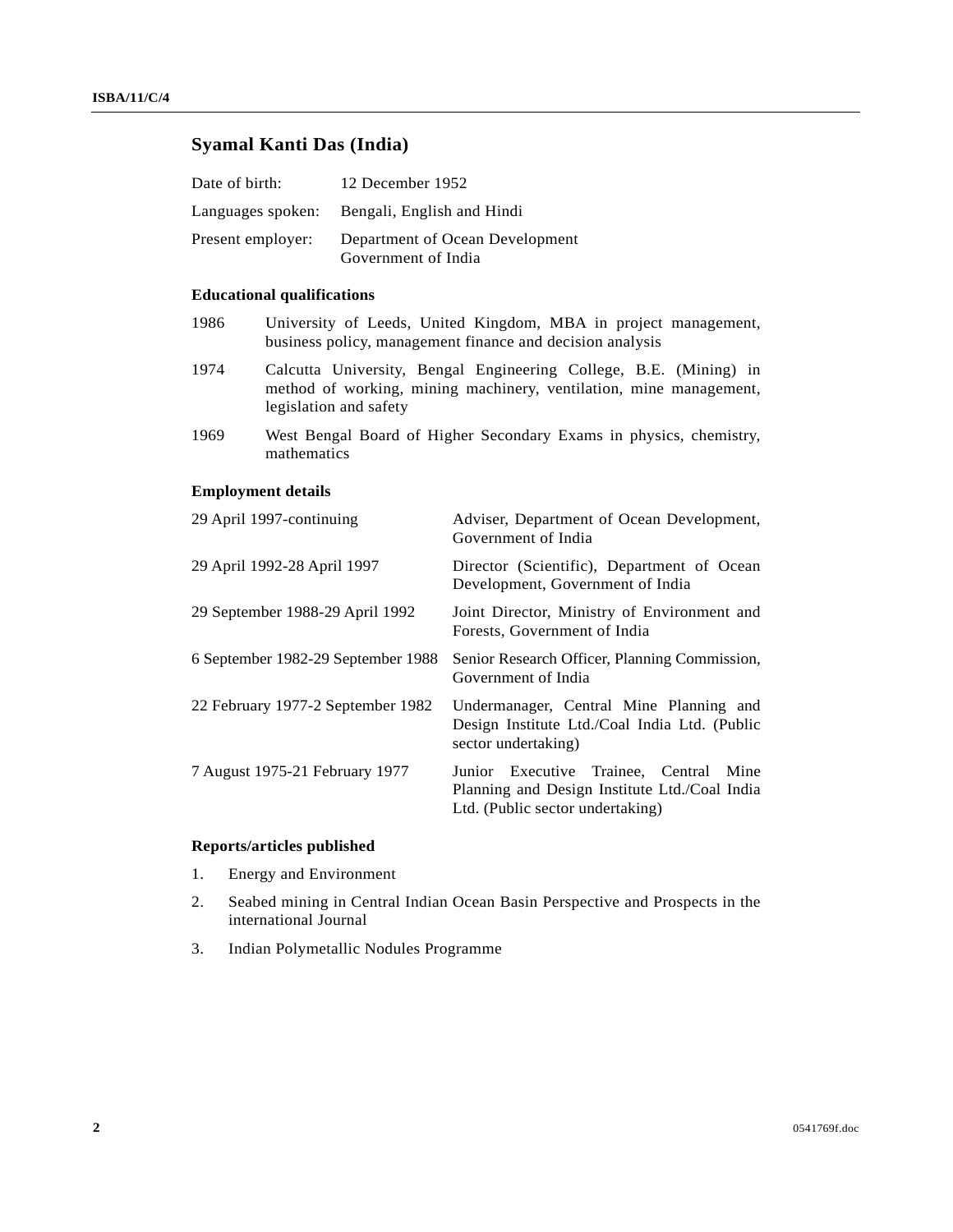### **Membership in special national and international expert committees**

- (a) Member Secretary of Expert Committee on Environmental Appraisal of Industrial Projects constituted by Ministry of Environment and Forests, Government of India, in 1988-90;
- (b) Member Secretary of Expert Committee on Environmental Appraisal of Mining Projects constituted by Ministry of Environment and Forests, Government of India, in 1991-92;
- (c) Elected Member of Legal and Technical Commission of International Seabed Authority from 1999 to 2001;
- (d) Leader of a delegation of scientists for formulation of collaborative work with CGGE, Gelendzhik, Russian Federation;
- (e) Leader of a delegation of scientists for Implementation of collaborative programme with the Russian Federation on two occasions;
- (f) Member of high-level expert committee for restructuring of Geological Survey of India constituted by Ministry of Mines;
- (g) Member of committee constituted by Ministry of Mines for formulation of Offshore Areas Mineral (development and regulation) Act. 2002.

#### **Experience**

- Most of my assignments were in the nature of multi-disciplinary task teams to develop mining and allied projects with frequent opportunities in the shaping of mining policy, regulatory and institutional mechanisms best suited for the purpose. I was involved in decision-making relating to heavy investments in mining projects, infrastructural facilities and technological upgradation.
- My experience in the Planning Commission of India provided exposure to planning of the energy section at the national level. It involved constant dialogue with State Governments and other undertakings concerning sectoral restructuring, reform and regulatory frameworks. I also attended the meetings of a public investment board for making decisions on all major mining projects. It also enabled me to stay abreast of the latest technological advances in mining and related fields.
- My assignment in the Environment Ministry in granting environmental clearances to industrial and mining projects has exposed me to the vital environmental concerns of sustainable development associated with mining projects, including the socio-economic dimensions of land acquisition, resettlement and rehabilitation of displaced populations.
- Summing up, my experience for three decades and in different aspects (technological updating and technology transfer, financial and technical appraisal of projects, and analysis and review of international policies) of extractive industry operations in developing countries has provided me with a deep understanding of the latest developments as well as the problems associated with mining projects from the technological, safety, environmental and man management angles.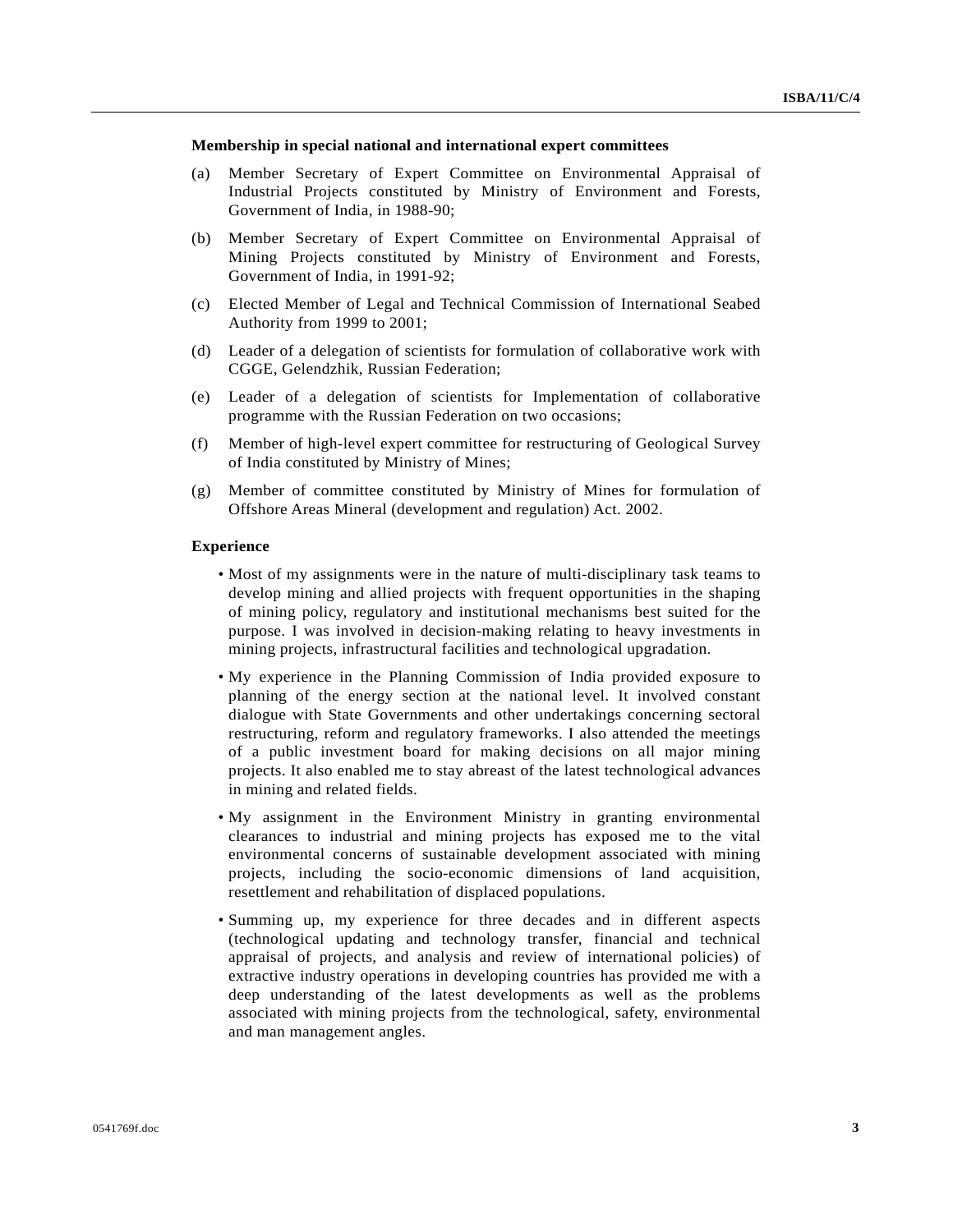## **Details of experience and level of responsibility**

#### **Department of Ocean Development (as an Adviser) (29 April 1997-continuing)**

 As Adviser, I am responsible for planning, evaluating, monitoring, coordinating and funding the programmes of national importance in the area of marine non-living resources. Have been engaged in the formulation, implementation and monitoring of a national programme for marine non-living resources and development of relevant technologies. Nodal officer for the programme for the last eight years. The programme is one of the major activities pursued by the Department since inception in 1982 and continues to be so. The programme is being implemented/coordinated, keeping in view the overall regulatory measures and developments relating to oceans. The programme comprises the following components:

- (a) Survey and exploration at closer grid (5 km) at the Central Indian Ocean Basin;
- (b) Technology development for exploitation of minerals from the deep seabed;
- (c) Technology development for exploitation of minerals from the deep seabed;
- (d) Comprehensive environmental impact assessment study in the Central Indian Ocean Basin.

 The programme is being pursued also keeping in view the fulfilment of obligations of the Preparatory Commission (International Seabed Authority now) as a Registered Pioneer Investor (under resolution 11 of the Third United Nations Conference on the Law of the Sea), a status India was the first country to be accorded in 1987.

 Long-term perspective for the programme is periodically reviewed through a Board constituted for this purpose.

 Another major research and development project presently ongoing in the nonliving resources sector is the study of the Bay of Bengal Fan. This multidisciplinary programme is being executed by the multi-institutional participation of various national laboratories and universities associated in this programme.

 I was a part of a technical expert group for formulation and framing offshore mineral regulation constituted by the Ministry of Mines, Government of India. The regulation is now in force.

 I was also a part of a high-power Committee for restructuring of a geological survey of India, in line with the recommendation of the Expenditure Reforms Committee, Government of India.

#### **Department of Ocean Development (29 April 1992-28 April 1997)**

 As Director (Scientific), I was engaged in planning, monitoring, evaluating, coordinating, funding in one of the major programmes (marine non-living resources). The programme involved multidisciplinary activities like survey and exploration, mining extractive metallurgy of minerals for getting the metal values with due regards to the environmental consequences for each sub-activity. The programme involved multi-institutional coordination. The programme is now aimed to have intermediate benefits to user industries. In order to achieve the ultimate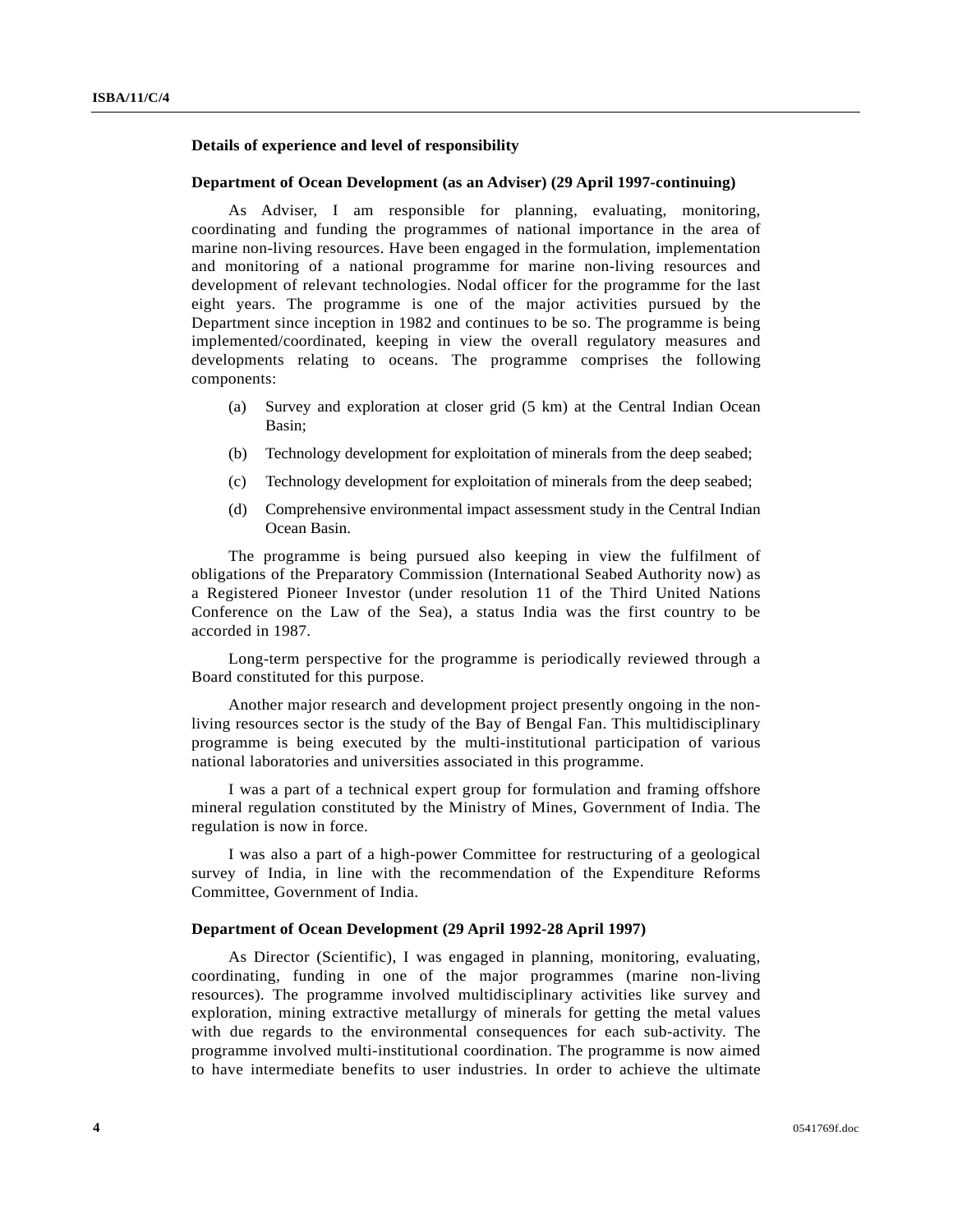objective, we have to develop various system, particularly deep sea mining in stages.

 A comprehensive environmental impact assessment study was commissioned in the Central Indian Ocean Basin. As a part of the comprehensive study, the baseline data collection and benthic disturbance activity have been completed. The environmental impact assessment monitoring work at the Central Indian Ocean Basin was initiated. The participating institutions/industries in this endeavour are: National Institute of Oceanography, Goa; Regional Research Laboratory, Bhubaneswar; National Metallurgical Laboratory, Jamshedpur; Bhabha Atomic Research Centre, Trombay; and Central Mechanical Engineering Research Institute, Durgapur. In addition, about 18 industries are involved in the mining technology development programme.

#### **Ministry of Environment and Forests (29 September 1988 to 29 April 1999)**

 In the Ministry of Environment and Forests, I was Joint Director and Member Secretary of the Environmental Appraisal Committee for industrial projects (oil, gas, steel, etc.) for more than two years. Subsequently, I became Member Secretary of the Environmental Appraisal Committee for mining projects. Environmental appraisal of developmental projects were carried out keeping in view the conservation of natural resources on land, coastal and offshore areas. My job was to analyse the predicted impacts of developmental projects, monitoring of approved projects from an environmental angle, and storage and retrieval of data. In addition, I regularly interacted with research and technical institutions for identification of further areas for research and development and science and technology inputs, environment, ecology and recycling of resources. I was directly involved in revision of environmental guidelines of the Ministry of Environment in respect of industrial and mining projects. This revision was emphasized on public hearings with local communities regarding environmental impacts due to the projects and introduction of appropriate resettlements and rehabilitation measures in the implementation stage of the project.

#### **Planning Commission (6 April 1982 to 29 September 1988)**

 I was posted in the Energy division of the Planning Commission as Senior Research Officer. I was involved in the:

- (a) Preparation of five-year and annual plan proposals concerning the coal sector of the energy division;
- (b) Examination of the proposals received from administrative ministries for development of mining projects;
- (c) Techno-economic appraisal of projects in consultation with the Project Appraisal Division of the Planning Commission and participation in the project investment board meetings;
- (d) Demand-supply evaluation;
- (e) Development of infrastructure needs and planning for critical inputs;